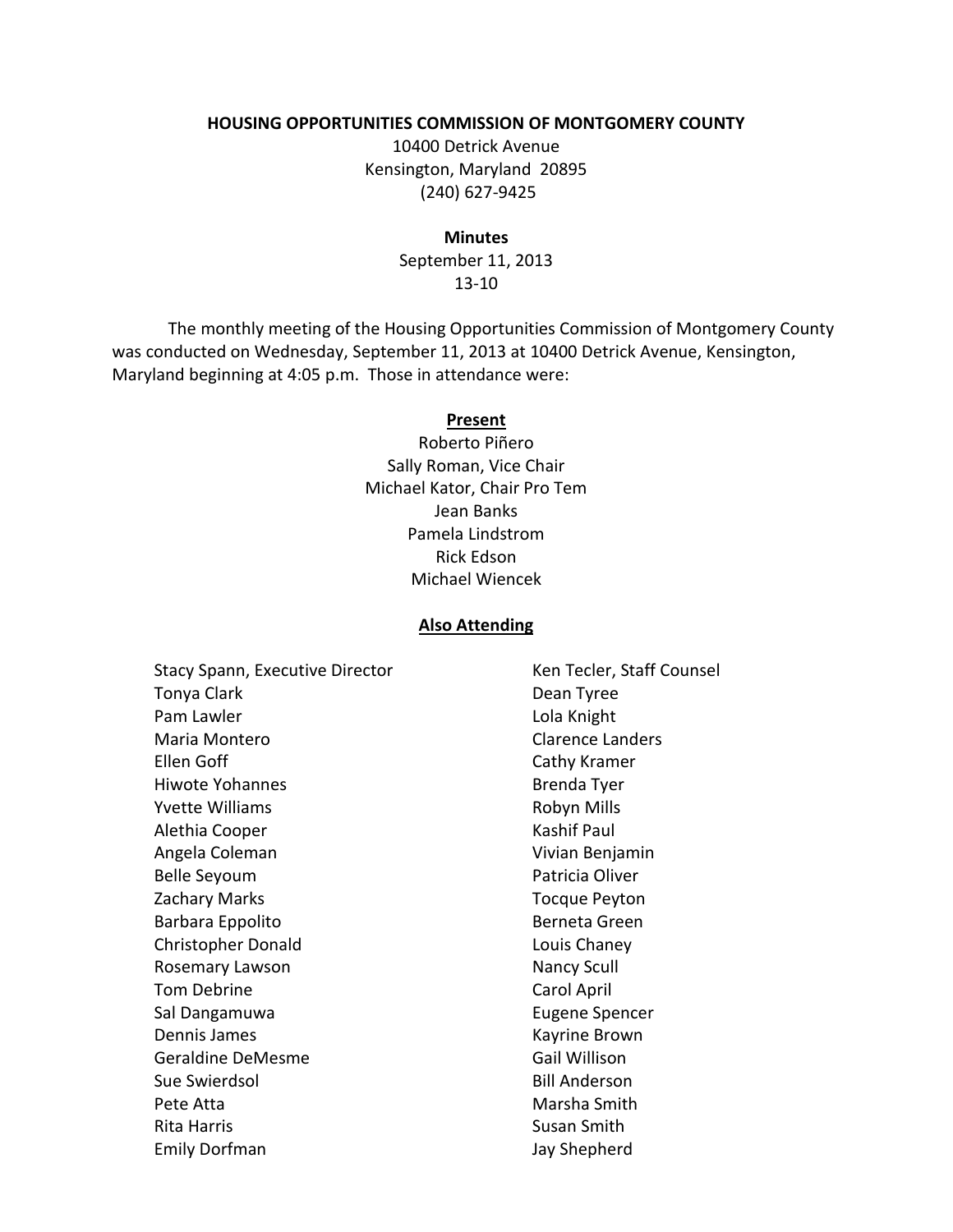| Jennifer Arrington |
|--------------------|
| Joy Flood          |
|                    |
| <b>IT-Support</b>  |
| Dominique Laws     |
| Irma Rodriguez     |
|                    |

Prior to the meeting convening, Louis Chaney, Labor Relations Manager, along with Division Directors, presented Resolutions to employees retiring effective August 31, 2013.

The Consent Calendar was approved upon a motion by Vice Chair Roman and seconded by Chair Pro Tem Kator. Affirmative votes were cast by Commissioners Piñero, Roman, Kator, Banks, Edson, Lindstrom and Wiencek.

### **I. CONSENT ITEMS**

#### **A. Approval of Minutes**

 **Approval of Minutes of Regular Meeting of August 7, 2013** – The minutes were approved as submitted.

**B. Adoption of Retirement Resolution for Dorothy Douglas** – The following resolution was approved.

| <b>RESOLUTION: 13-73</b> | <b>Adoption of Retirement Resolution for</b> |
|--------------------------|----------------------------------------------|
|                          | <b>Dorothy Douglas</b>                       |

**WHEREAS**, the Housing Opportunities Commission of Montgomery County is indebted to Dorothy Douglas for 18 years of loyal and dedicated service to the Agency and the citizens of Montgomery County; and

**WHEREAS**, Dorothy began her career with HOC in 1994 as Administrative Aide III in the Finance Division; and

**WHEREAS**, in 1997, Dorothy transferred to the Resident Services Division as Administrative Aide III; and

**WHEREAS**, Dorothy exercised excellent customer service skills in the Finance office and the Supportive Housing office, maintaining the reception area for Supportive Housing clients as a welcoming space, tracking purchase orders and resident payments and staying beyond work hours to complete tasks; and

**WHEREAS**, Dorothy's diligence, cooperative spirit and genuine concern for the residents she served were appreciated by her co-workers and HOC clients; and

**WHEREAS**, Dorothy earned numerous employee awards over the years for her assistance to the Supportive Housing Team in producing technical submissions to the County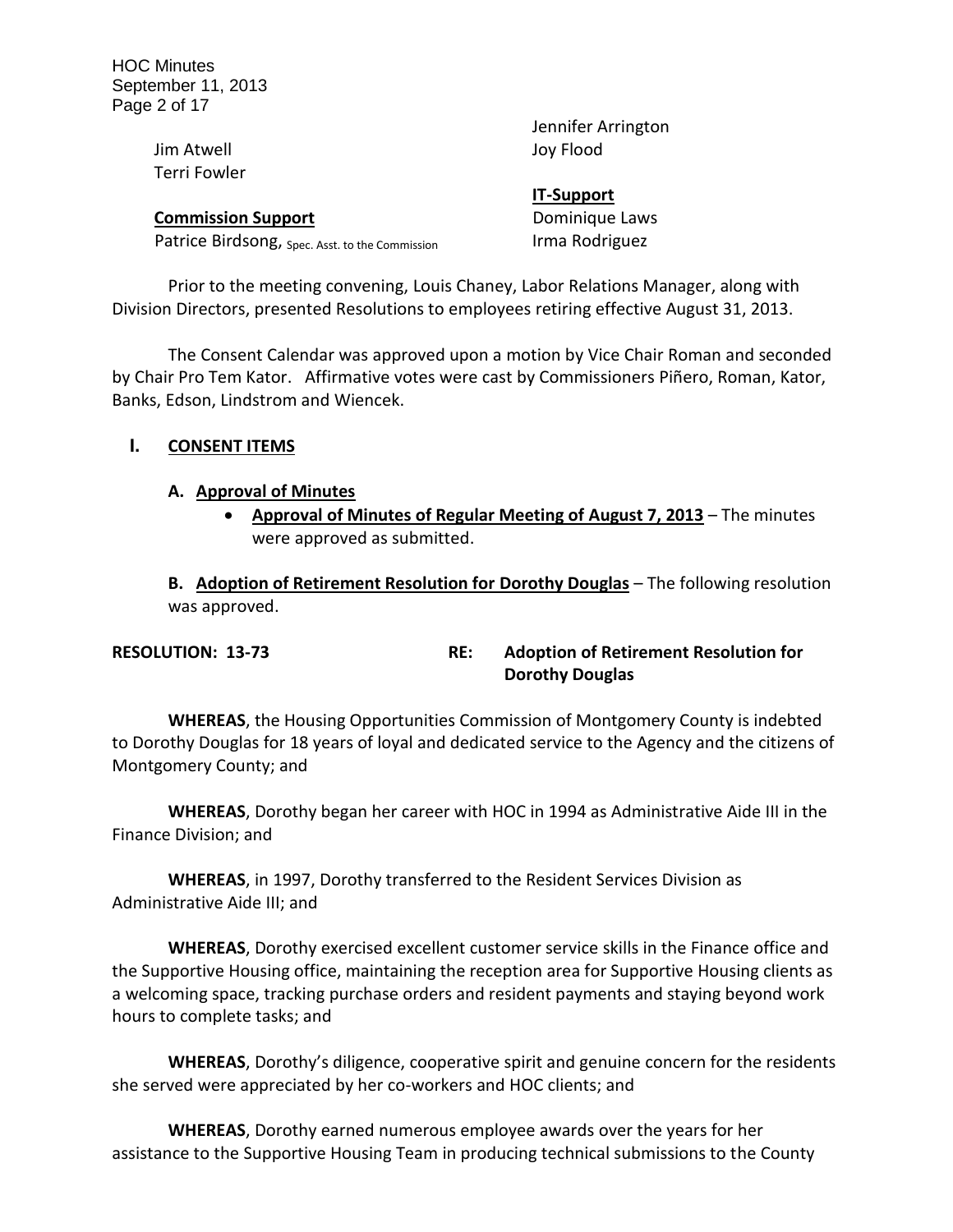HOC Minutes September 11, 2013 Page 3 of 17

and grant submissions to HUD; for coordination of the Silver Spring office telephone system implementation in 1998; for exceptional data entry in the CCS system; and for excellence in customer service.

**NOW, THEREFORE, BE IT RESOLVED** that the Housing Opportunities Commission of Montgomery County expresses sincere thanks and appreciation to Dorothy for her many contributions and wishes her health and happiness in her retirement.

**C. Adoption of Retirement Resolution for Barbara Eppolito** – The following resolution was approved.

**RESOLUTION: 13-74 RE: Adoption of Retirement Resolution for Barbara Eppolito**

**WHEREAS**, the Housing Opportunities Commission of Montgomery County is indebted to Barbara Eppolito for 27 years of loyal service and dedication to the Agency and the citizens of Montgomery County; and

**WHEREAS**, Barbara began her career with HOC in January 1986 as Resident Manager for Bauer Park and Manor Town Condominiums; and

**WHEREAS**, Barbara lived on-site and managed Bauer Park, an HOC-owned senior apartment building, overseeing all aspects of its operations including performing recertifications and inspections and preparing budgets. Barbara's oversight ensured that the property was well maintained, immaculate, in compliance with all regulations and fully leased and responsive to residents' requests; and

**WHEREAS,** the safety and security of Bauer Park residents was paramount for Barbara. She sensitized her staff, residents, visitors and contractors to the importance of maintaining a safe and secure property; and

**WHEREAS**, Barbara's calm and competent management during times of emergency, caused by blackouts, hurricanes, snowstorms and equipment failures, kept Bauer Park running smoothly and protected the lives and health of its residents; and

**WHEREAS**, Barbara is well known for her kindness and enthusiasm and was popular with residents, volunteers and other HOC staff; and

**WHEREAS**, Barbara has been a resourceful and valued team player, helping newer managers understand and navigate the legal requirements that a Section 236 property must meet to be in compliance with federal, local and HOC standards; and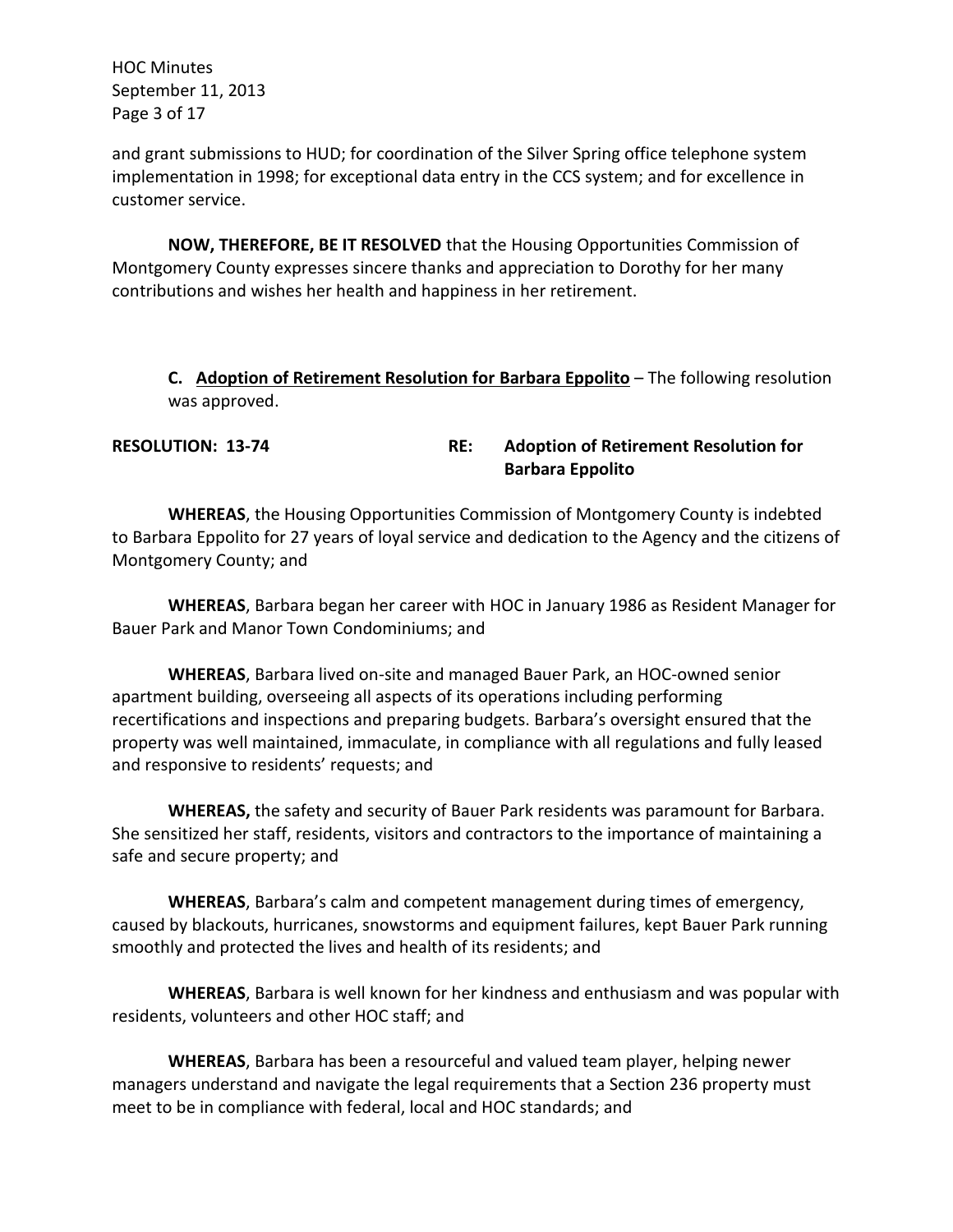HOC Minutes September 11, 2013 Page 4 of 17

**WHEREAS,** Barbara was known as the "Queen of Documentation," completing bid notices, purchase orders, work orders and incident reports accurately and on time; and

**WHERAS,** Barbara performed her duties flawlessly and was a joy to work with, in addition to having a great sense of humor; and

**WHERAS,** Barbara managed her properties in an outstanding manner; dependable, passionate, knowledgeable, fair, respectful and sensitive at a property with a vulnerable population of seniors; and

**WHEREAS**, Barbara earned numerous employee awards over the years. She developed a Resident Translation Handbook in 1992; coordinated a shuttle service with a nearby shopping center to transport Bauer Park residents to groceries and pharmacies; and provided exemplary customer service to HOC residents and properties during snow storms, power outages and hurricanes over the years. In 2005, a Resident Survey rated Bauer Park the highest of HOC managed and contract managed properties. Barbara also assisted Town Center Apartments with rent certifications, supervision and training of staff, and managed the insurance claims process following an apartment flood at Town Center.

**NOW, THEREFORE, BE IT RESOLVED** that the Housing Opportunities Commission of Montgomery County expresses sincere thanks and appreciation to Barbara for her many contributions and wishes her health and happiness in her retirement.

**D. Adoption of Retirement Resolution for Berneta Green** – The following resolution was approved.

**RESOLUTION: 13-75 RE: Adoption of Retirement Resolution for Berneta Green**

**WHEREAS**, the Housing Opportunities Commission of Montgomery County is indebted to Berneta Green for 21 years of loyal and dedicated service to the Agency and the citizens of Montgomery County; and

**WHEREAS,** Berneta began her career with HOC in 1991 as Administrative Aide III in the Public Affairs office; and

**WHEREAS,** in 1995, Berneta was promoted to Office Manager I in the Mortgage Finance Divsion; and

**WHEREAS**, Berneta provided reliable administrative support for the Single Family Mortgage Finance office, performing a wide variety of tasks including keeping staff aware of deadlines for Commission items, status reports and payment of invoices; proofreading and editing staff reports; creating and tracking purchase orders; producing routine real estate market reports from the MRIS database; updating mortgage client databases; and monitoring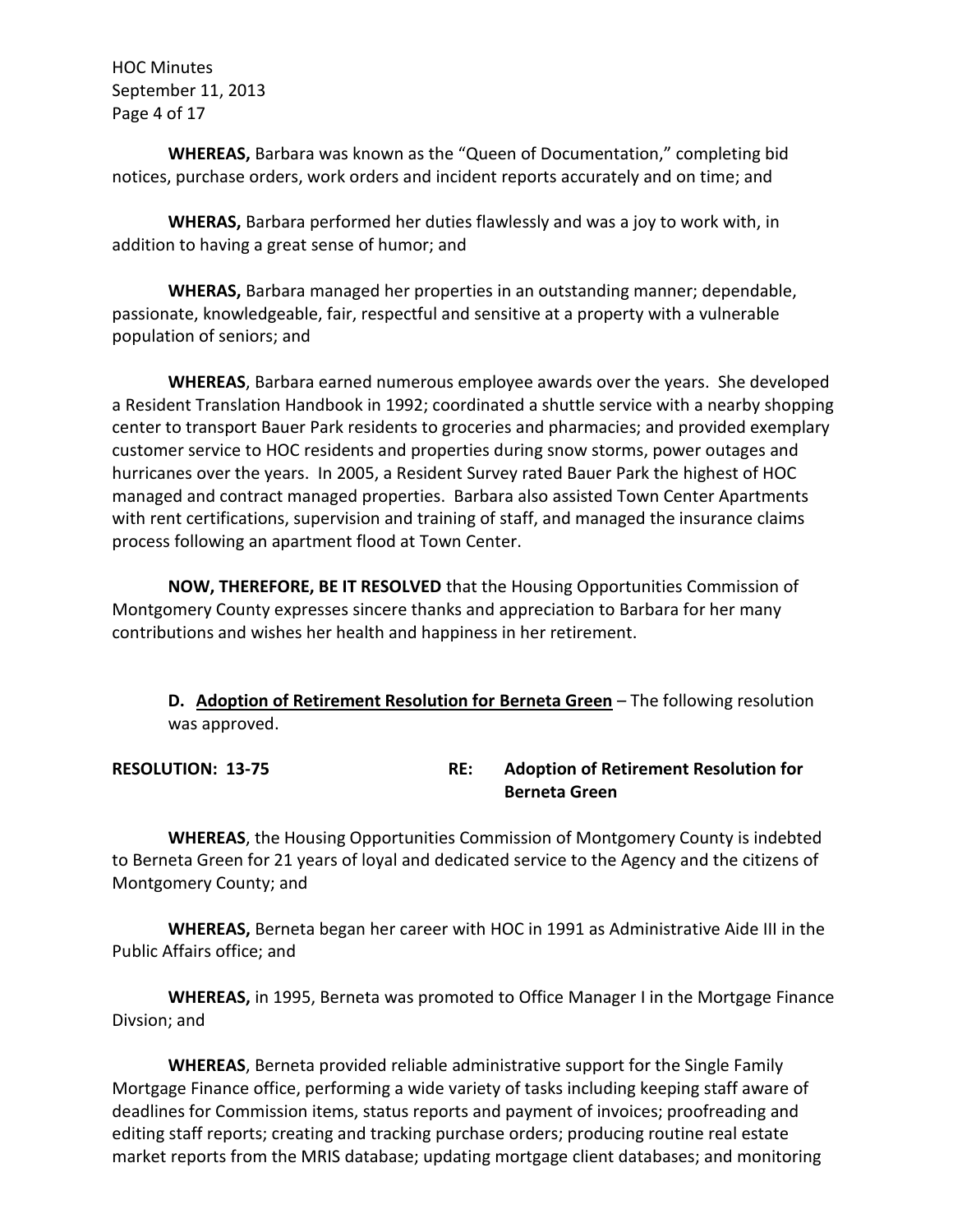HOC Minutes September 11, 2013 Page 5 of 17

the public mortgage information line and following up with responses. Berneta was the "engine" that kept the office running smoothly; and

**WHEREAS**, Berneta was a self-starter who taught herself PowerPoint and helped produce numerous presentations for the lender training sessions and designed and edited mortgage brochures for distribution to the public, in addition to serving as the office webmaster, updating and expanding information on the HOC website; and

**WHEREAS,** Berneta also taught herself Microsoft Access and created a database of several hundred clients in the HOC Homeownership Program for HOC residents; and

**WHEREAS,** Berneta worked closely with HOC's underwriting team on RFPs, receiving and reviewing responses and preparing summaries for the evaluation panel; and

**WHEREAS**, during a period of more than a year when the office was without the services of an additional underwriter, Berneta volunteered to help, ensuring that commitments to lenders and borrowers were met. She prepared incoming loan files for underwriting, checked documents, completed underwriting worksheets and notified lenders of incomplete files; and

**WHEREAS,** throughout her career with HOC, Berneta has consistently maintained good working relations with HOC staff; and

**WHEREAS**, Berneta earned numerous employee awards including her work on the Conference for Affordable Housing, for her teamwork in refinancing the Alexander House development which resulted in more than \$500,000 in fees to HOC, for assuming additional responsibilities and special projects which enabled the Mortgage Finance team to successfully accomplish critical goals, and for her dedication to the mission of the Mortgage Finance Division and HOC.

**NOW, THEREFORE, BE IT RESOLVED** that the Housing Opportunities Commission of Montgomery County expresses sincere thanks and appreciation to Berneta for her many contributions and wishes her health and happiness in her retirement.

**E. Adoption of Retirement Resolution for Rosemary Lawson** – The following resolution was approved.

## **RESOLUTION: 13-76 RE: Adoption of Retirement Resolution for Rosemary Lawson**

**WHEREAS**, the Housing Opportunities Commission of Montgomery County is indebted to Rosemary Lawson for 11 years of loyal service and dedication to the Agency and the citizens of Montgomery County; and

**WHEREAS**, Rosemary began her career with HOC in 2002 as Resident Counselor III; and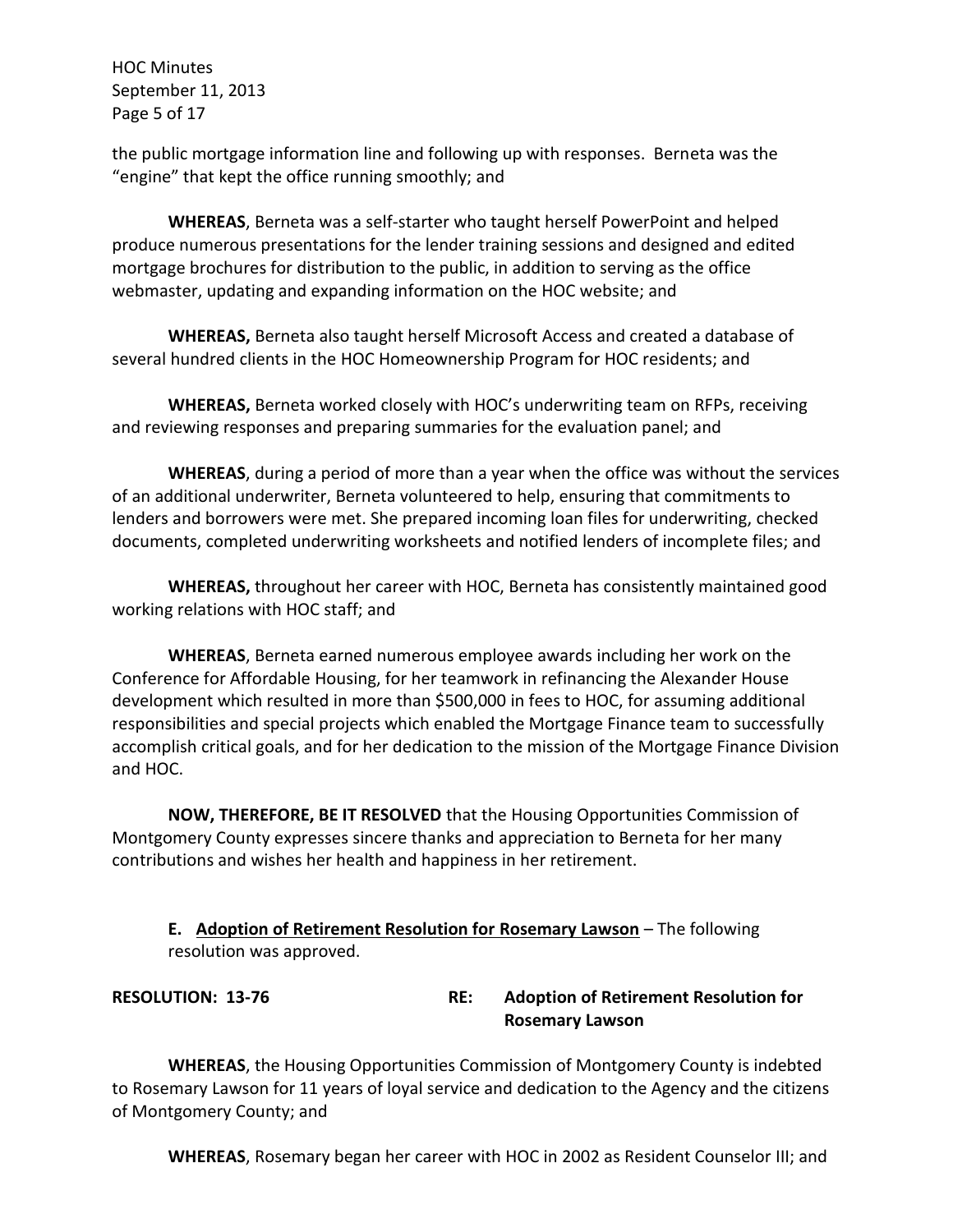HOC Minutes September 11, 2013 Page 6 of 17

**WHEREAS**, Rosemary counseled clients who were either homeless or experiencing a housing crisis helping them to find affordable rental housing; and

 **WHEREAS**, a difficult economy, an affordable housing shortage in Montgomery County, landlord selectivity and derogatory credit ratings made finding housing for her clients very challenging, Rosemary's success rate in housing her clients was extraordinary; and

**WHEREAS**, Rosemary's skill in finding local partners to help assist families and individuals benefitted HOC and her clients. In some instances, Rosemary's intervention saved lives and kept families together; and

**WHEREAS,** Rosemary's knowledge of the County rental market, the approval criteria of individual landlords, the application process and the details of various subsidy programs enabled her to facilitate lease-up for the Housing Choice Voucher program. Her personal relationships helped smooth the way for her clients; and

**WHEREAS,** Rosemary's management of funds provided by the State and County was judicious, accounting for every penny spent. She was extremely helpful to HOC during State monitoring visits, helping bring a real life experience to an otherwise bureaucratic process; and

**WHEREAS**, Rosemary's dedication and advocacy of the Housing Choice Voucher program reflected well on HOC and helped HOC carry out its mission to provide affordable housing and services to those in need in our community; and

**WHEREAS,** Rosemary has been an invaluable partner in helping the County monitor the extent of the homeless problem in Montgomery County by working with the Homeless Management Information System; and

**WHEREAS**, Rosemary's compassionate service has left an indelible mark on hundreds of families in Montgomery County. Many consider Rosemary part of their family; and

**WHEREAS,** Rosemary consistently exceeded expectations in a very difficult position and earned the respect and friendship of clients and HOC staff; and

**WHEREAS,** Rosemary earned numerous employee awards over the years. In 2007, she developed a course manual and taught classes for the "Clutter to Classy" program, a 14-week eviction program created to teach HOC families how to maintain clean, safe and uncluttered housing units to pass annual inspections. She was also recognized for outstanding customer service, dedication to, and advocacy for, her clients, and was sought out by case managers and other professionals to help with difficult clients, participate in staff meetings and provide workshops on housing searches.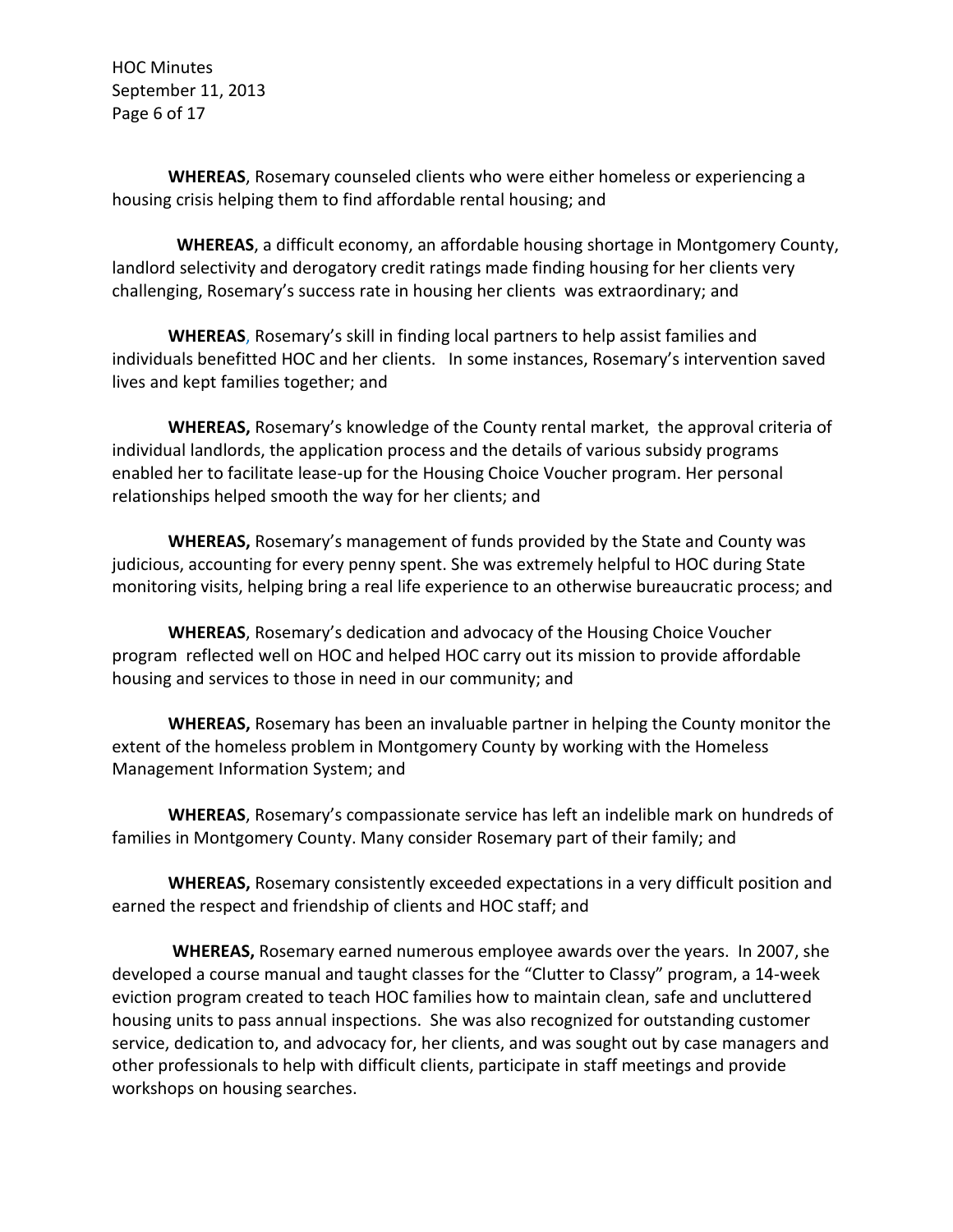HOC Minutes September 11, 2013 Page 7 of 17

**NOW, THEREFORE, BE IT RESOLVED** that the Housing Opportunities Commission of Montgomery County expresses sincere thanks and appreciation to Rosemary for her many contributions and wishes her health and happiness in her retirement.

**F. Adoption of Retirement Resolution for Chris Mosquera** – The following resolution was approved.

**RESOLUTION: 13-77 RE: Adoption of Retirement Resolution for Chris Mosquera**

**WHEREAS**, the Housing Opportunities Commission of Montgomery County is indebted to Chris Mosquera for 13 years of dedicated service to the Agency and the citizens of Montgomery County; and

**WHEREAS**, Chris began his career with HOC in 2000 as Housing Inspector in the Rental Assistance Division; and

**WHEREAS,** in 2007, Chris was reassigned to the Property Management Division and to the Housing Resources Division in 2013 as a result of a reorganization; and

**WHEREAS**, Chris handled all aspects of the HOC inspection process with diligence and care, working with others in his division to ensure accurate, timely and fair inspections in accordance with HUD regulations; and

**WHEREAS**, Chris took a personal interest in ensuring that clients and landlords received quality service from HOC. He demonstrated excellent customer service skills providing helpful advice to assist landlords and clients concerning the inspection process; and

**WHEREAS**, Chris is recognized for his professionalism, reliability, excellent organizational and time management skills and as a valued team player; and

**WHEREAS**, Chris' flexibility in arranging and scheduling inspections benefitted HOC and its clients, ensuring that inspections were done in an efficient and timely manner; and

**WHEREAS**, Chris earned many employee awards over the years for his teamwork in achieving a 95% goal for the Housing Choice Voucher program lease-up effort as mandated by HUD in 2003, for his work with data entry and reconciliation of the Yardi Voyager system implementation, and for exemplary service in assisting with inspections in other portfolios and resolving computer issues for the housing inspection team.

**NOW, THEREFORE, BE IT RESOLVED** that the Housing Opportunities Commission of Montgomery County expresses sincere thanks and appreciation to Chris for his many contributions and wishes him health and happiness in his retirement.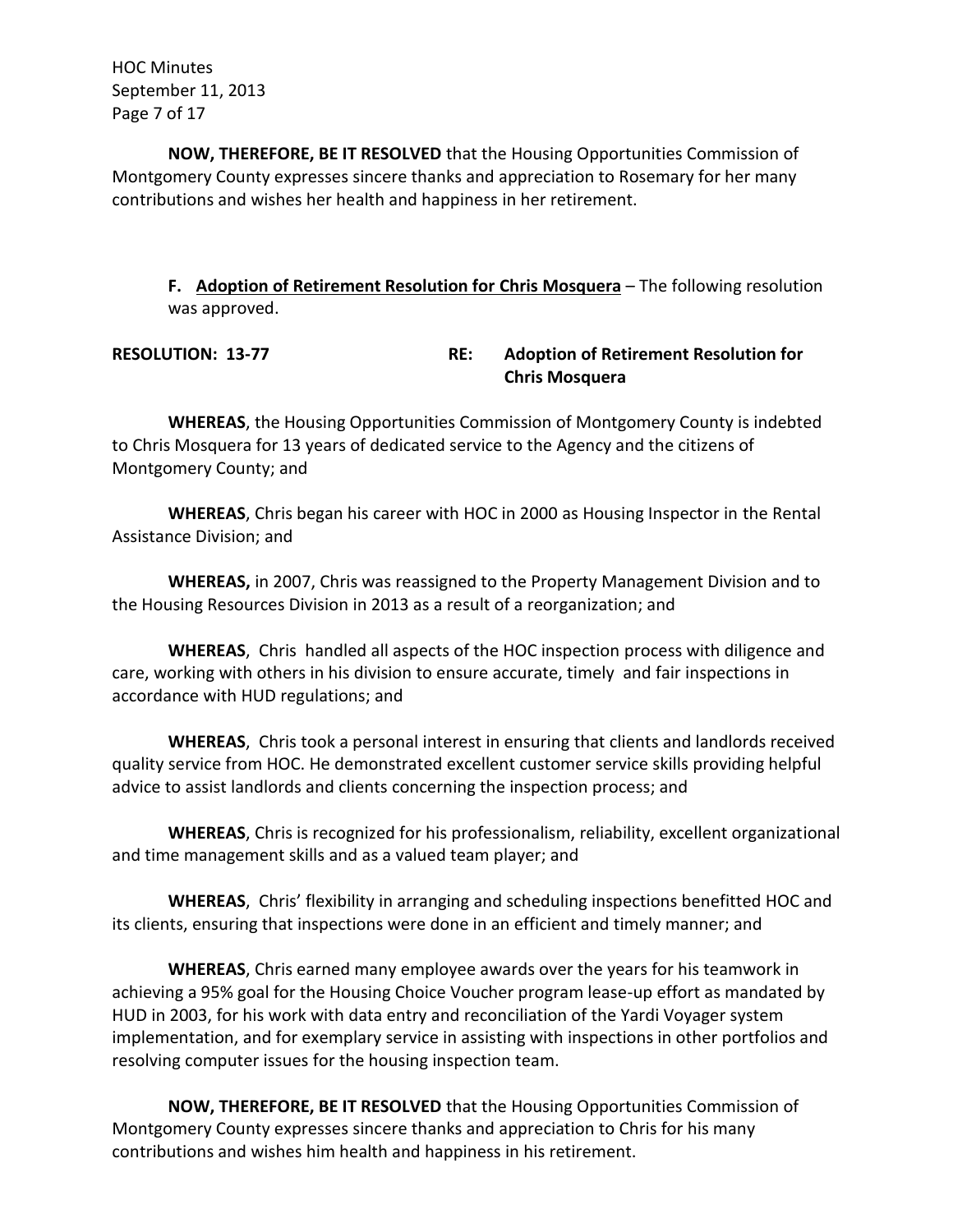**G. Adoption of Retirement Resolution for Tocque Peyton** – The following resolution was approved.

**RESOLUTION: 13-78 RE: Adoption of Retirement Resolution for Tocque Peyton**

**WHEREAS**, the Housing Opportunities Commission of Montgomery County is indebted to Tocque Peyton for 29 years of loyal service and dedication to the Agency and the citizens of Montgomery County; and

**WHEREAS**, Tocque began his career with HOC in 1984 as Tenant Counselor II at Middlebrook Square; and

**WHEREAS**, in 1986, Tocque was promoted to Resident Counselor III. He was transferred to Seneca Ridge in 2008; and

**WHEREAS**, over the years, Tocque has played an important role in young HOC clients' lives and has been a positive role model for hundreds of young HOC clients; and

**WHEREAS,** Tocque has expanded HOC's partnerships with other community groups and agencies to bring valuable resources to the communities he served; and

**WHEREAS,** Tocque helped staff the Seneca Ridge Neighborhood Network classes and ran the Homework Club at Seneca Ridge and was involved in homework clubs at several different HOC sites; and

**WHEREAS**, Tocque is responsible for many "firsts" at HOC including starting HOC's Tennis Program that included youth from all of the HOC Family Resource Centers; creating the first Coin Club Group for young people at Middlebrook Square and Town Center Place; helping create the DC Metro Track and Field Championships which HOC youth went on to win under Tocque's leadership; and helping to establish the First Tee Program in Montgomery County, a collaborative effort between the Montgomery County Department of Recreation, the PGA and others. The First Tee Program instills in young people the values of sportsmanship, fair play and respect for others along with teaching them the game of golf. First Tee, which began in 2001, continues to this day; and

**WHEREAS**, in 2006, Tocque began the HOC Bike Club, using grant funds to pay for bikes. In the Club, youth learned bicycle repair and maintenance, bike safety and rules of the road for bike riders; and

**WHEREAS**, Tocque's latest effort, the *4 Boyz Group* at Seneca Ridge, gives young people the opportunity to explore issues like bullying, etiquette for gentlemen, the importance of education and caring for the environment; and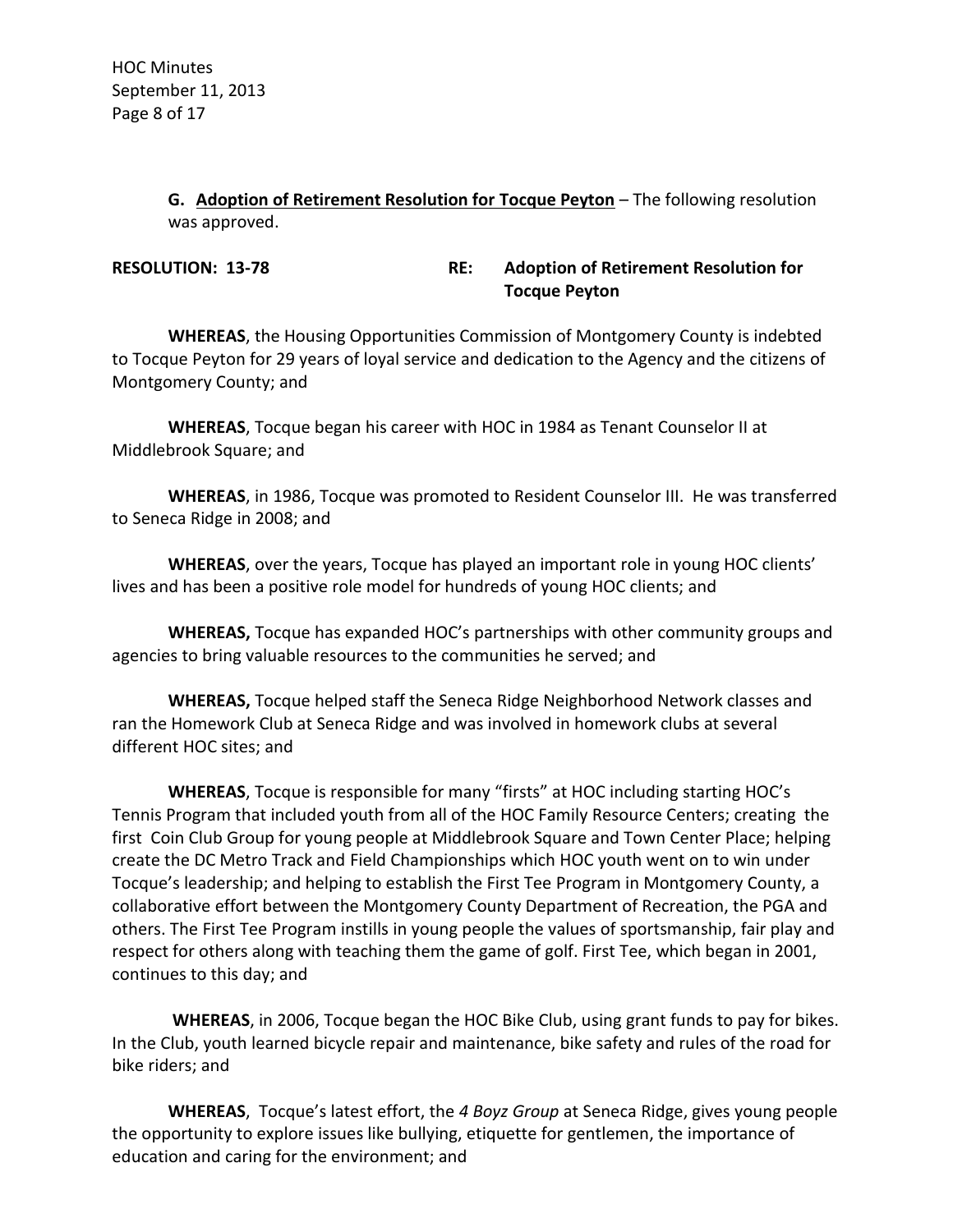HOC Minutes September 11, 2013 Page 9 of 17

**WHEREAS,** Tocque has been on the Bernie Scholarship Board since 2006 and helped numerous youth apply for and obtain college scholarships and financial aid; and

**WHEREAS**, Tocque earned numerous employee awards over the years including outstanding contributions in developing and implementing Middlebrook Square's first newsletter, *Square Biz*. He was also acknowledged for his quick and responsible action when a resident reported a strong gas odor. Tocque notified emergency officials and management staff while checking on each household and escorting them to a nearby community center, staying with them into the evening until permission was given to return to their homes. In 2009, Tocque's outstanding teamwork during a staff shortage at the Tony Davis Family Resource Center ensured responses and referrals for resident concerns and smooth transition of programs.

**NOW, THEREFORE, BE IT RESOLVED** that the Housing Opportunities Commission of Montgomery County expresses sincere thanks and appreciation to Tocque for his many contributions and wishes him health and happiness in his retirement.

# **H. Ratification of Action Taken in Budget, Finance and Audit Committee on August 13, 2013: Authorization to Submit County FY'15-20 Capital Improvements Program (CIP) Budget** – The following resolution was approved.

**RESOLUTION: 13-79 RE: Ratification of Action Taken in Budget, Finance and Audit Committee on August 13, 2013: Authorization to Submit County FY'15-20 Capital Improvements Program (CIP) Budget**

**WHEREAS**, request for funding from the County's Biannual Capital Improvements Program (CIP) were due to the Office of Management and Budget on September 5, 2013; and

**WHEREAS**, the Budget, Finance and Audit Committee reviewed and authorized the submission of the County FY'15-20 Capital Improvements Program Budget which requested that the County continue funding our current projects in the amount of \$91,398,000; and

> Add funding of \$2,500,000 to continue the \$1,250,000 annual level of effort contribution for Deeply Subsidized HOC Owned Units (formerly named Public Housing) Improvements for FY'19 and FY'20.

**NOW, THEREFORE, BE IT RESOLVED** that the Housing Opportunities Commission of Montgomery County that it hereby ratifies the action taken by the Budget Finance and Audit Committee on August 13, 2013 authorizing the submission of the County FY'15-20 Capital Improvements Program Budget.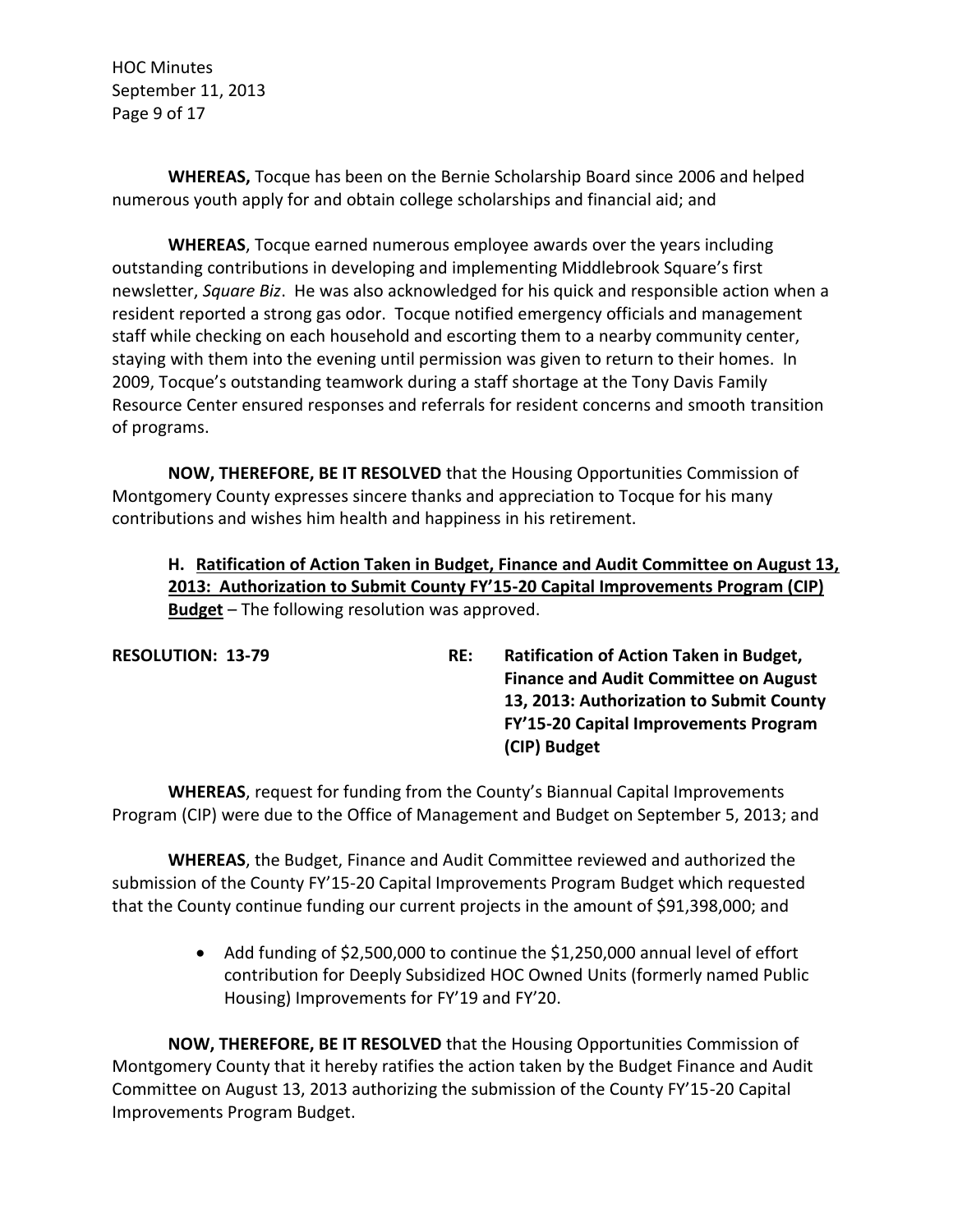HOC Minutes September 11, 2013 Page 10 of 17

### **II. INFORMATION EXCHANGE**

- **A.** Report of the Executive Director Mr. Spann, in remembrance of September 11<sup>th</sup> terrorist attack, took a moment to acknowledge and honor the men, women & children who lost their lives in this tragic event.
- **B. Commissioner Exchange** Commissioner Wiencek co-chairs a committee with the Open Door Housing Foundation. This group provides assistance to disabled veterans. Vice Chair Roman attended the RAD briefing at Arcola Towers and thought it was well received. She and Commissioner Lindstrom attended the MHP and Non-profit Montgomery on Housing Advocacy.
- **C. Resident Advisory Board** None
- **D. Community Forum** None
- **E. Status Report** None

### **III. COMMITTEE REPORTS and RECOMMENDATIONS FOR ACTION**

- **A. Development and Finance Committee – Commissioner Lindstrom, Chair**
	- **1. Approval to Enter into Exclusive Negotiations for the Disposition of a Portion of the Chevy Chase Lake Apartments Site**

Kayrine Brown, Director of Mortgage Finance/Real Estate Development and Richard Hanks, Real Estate Development, requested the Board's approval to enter into direct negotiations to sell a portion of the Chevy Chase Lake Apartments site to Eakin, Youngentob & Associates (EYA) rather than solicit for a developer for a portion of the site through an RFP or other solicitation method.

The following resolution was adopted as revised upon a motion by Commissioner Wiencek and seconded by Commissioner Edson. Affirmative votes were cast by Commissioners Piñero, Roman, Banks, Edson, Lindstrom and Wiencek. Chair Pro Tem Kator opposed and voted against.

**RESOLUTION: 13-80 RE: Approval to Enter into Exclusive Negotiations for the Disposition of a Portion of the Chevy Chase Lake Apartments Site**

**WHEREAS**, HOC was approved by the Montgomery County Council to redevelop its Chevy Chase Lakes Apartment Site (the "Site"); and

**WHEREAS**, the approval included a proposed joint development of the Site providing for mixed use housing options with "for sale" housing on a portion of the Site; and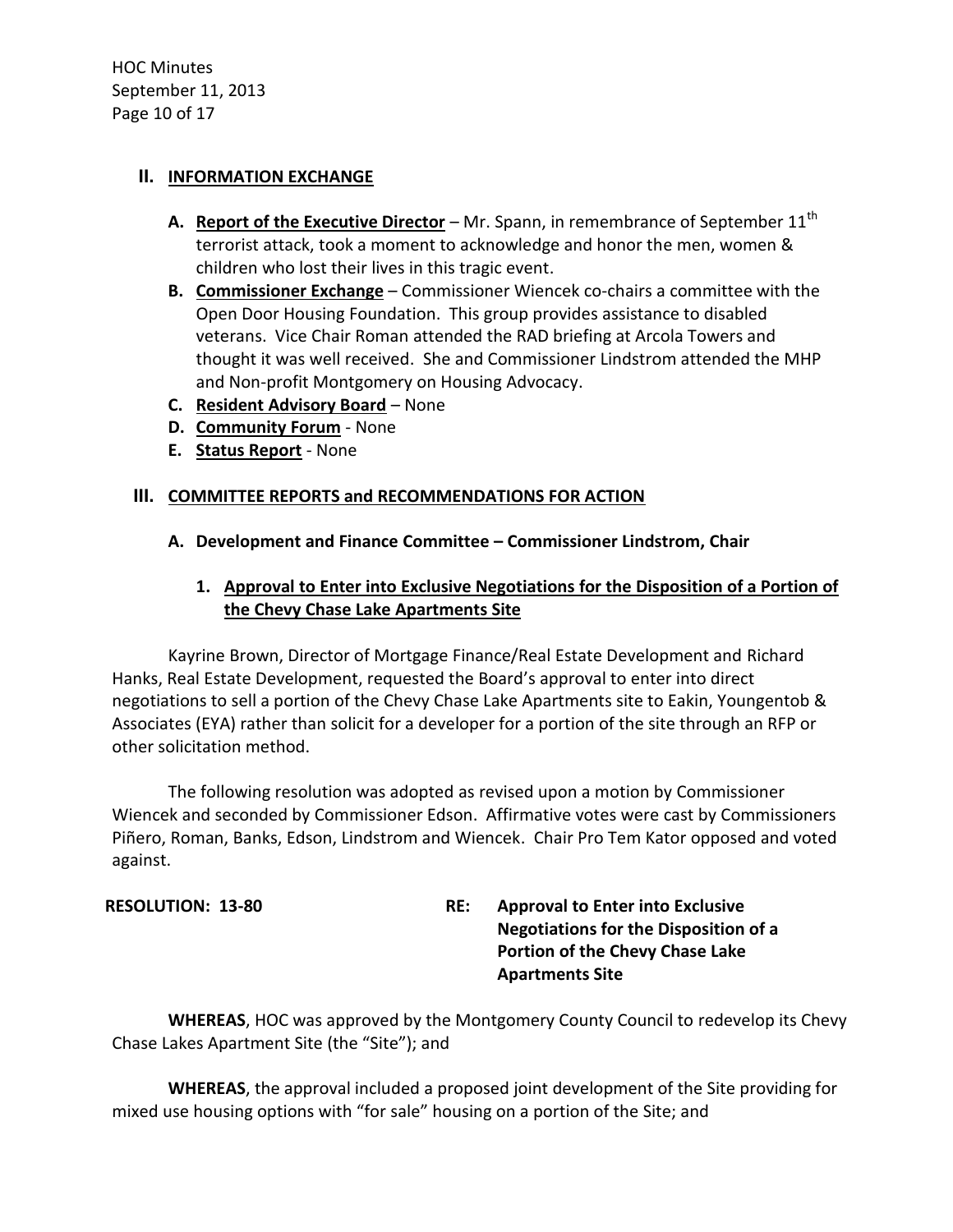HOC Minutes September 11, 2013 Page 11 of 17

**WHEREAS,** Eakin, Youngentob, & Associates ("EYA") is a well respected developer and builder of housing in Montgomery County which aided in obtaining the approval for the development without any commitment from HOC that it would be selected as the developer of a portion of the Site proposed as "for sale" units; and

**WHEREAS,** the Commission's Procurement Policy exempts real estate transactions from standard procurement requirements in most instances; and

**WHEREAS,** EYA has expressed interest in developing Lots 2, 3, and 4 with "for sale" housing as a joint venture with the Commission; and

**WHEREAS,** EYA's expertise in the housing type anticipated as "for sale" housing in this location is acknowledged; and

**WHEREAS,** proceeding through procurement efforts for the development of a portion of the Site would delay construction of badly needed affordable housing in Chevy Chase and there could be no assurance that it would lead to financial advantage or other benefit to the agency; and

**WHEREAS,** the Commission provides a variety of opportunities for developers, builders and contractors to work with it on numerous developments throughout the County, some of which are procured through the Procurement Policy and others which are exempted from that process; and

**WHEREAS,** it is anticipated that good faith efforts will be made by both EYA and the Commission to ensure a transaction that is fair and equitable; and

**WHEREAS**, in the event that an agreement cannot be reached with EYA, the Commission reserves the option to pursue other redevelopment efforts.

**NOW, THEREFORE, BE IT RESOLVED** that the Housing Opportunities Commission of Montgomery County authorizes the Executive Director to enter into negotiations with EYA for the disposition of a portion of the Chevy Chase Lakes Apartments Site.

**BE IT FURTHER RESOLVED,** that the final approval of the sale or other disposition of a portion of the Site to EYA shall be made by the Commission after presentation of the proposed terms and conditions.

**BE IT FURTHER RESOLVED,** that the Commission reserves the option to pursue other development opportunities for the portion of the Site in the event that negotiations with EYA are unsuccessful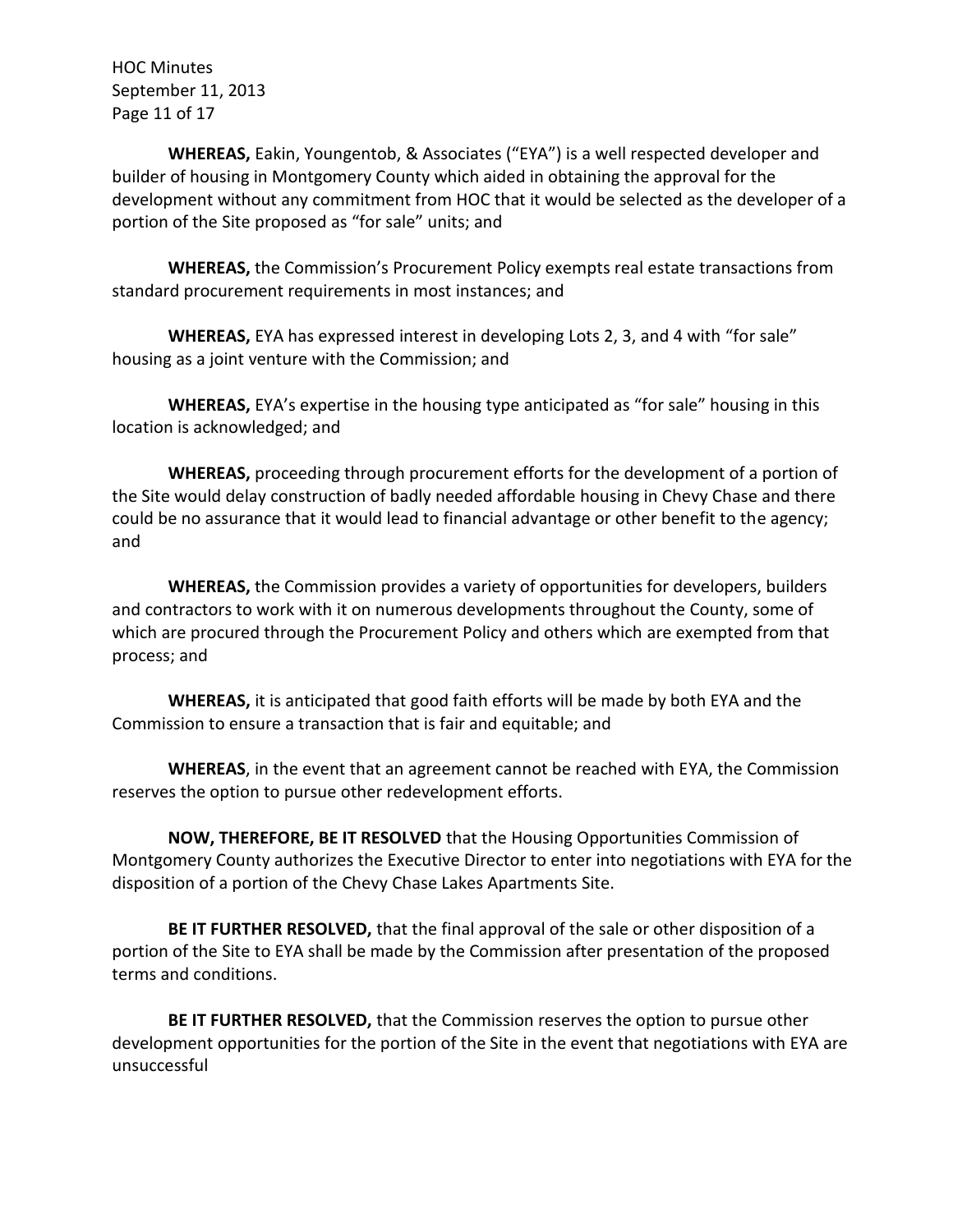HOC Minutes September 11, 2013 Page 12 of 17

At 5:05 p.m. the Board and staff recessed briefly in closed session to discuss a potential Land Acquisition matter. The meeting reopened at 5:18 p.m. for public session.

# **2. Approval to Prequalify a Pool of General Contractors for the Renovation of the Scattered Site Public Housing Disposition Properties**

Kayrine Brown, Director of Mortgage Finance/Real Estate Development and Zachary Marks, Housing Acquisitions Manager, requested the Board's authorization to prequalify a pool of five general contractors to carry out the rehabilitation of the 669 scattered site Public Housing disposition properties.

The following resolution was adopted upon a motion by Vice Chair Roman and seconded by Commissioner Wiencek. Affirmative votes were cast by Commissioners Piñero, Roman, Kator, Banks, Edson, Lindstrom and Wiencek.

**RESOLUTION: 13-81 RE: Approval to Prequalify a Pool of General Contractors for the Renovation of the Scattered Site Public Housing Disposition Properties**

**WHEREAS**, the Housing Opportunities Commission of Montgomery County ("HOC"), a public body corporate and politic duly organized under Division II of the Housing and Community Development Article of the Annotated Code of Maryland, as amended, known as the Housing Authorities Law, and authorized thereby to effectuate the purpose of providing affordable housing, including providing for the acquisition, construction, rehabilitation and/or permanent financing or refinancing (or a plan of financing) of rental housing properties which provide a public purpose; and

**WHEREAS**, on June 5, 2013, HOC authorized funding to rehabilitate the 669 scattered site properties that were approved by HUD for disposition from Public Housing ("The 669"); and

**WHEREAS,** the performance of the construction work associated with the rehabilitation requires the services of qualified general contractors; and

**WHEREAS,** to solicit qualifications from general contractors interested in providing these services on an as-needed basis, HOC released Part 1 of its Request for Qualification (RFQ No. 1867) (the "RFQ") on June 28, 2013; and

**WHEREAS,** 27 qualification submissions were timely received in response to the RFQ; and

**WHEREAS,** the RFQ attached equal weight to four main categories of qualifications; and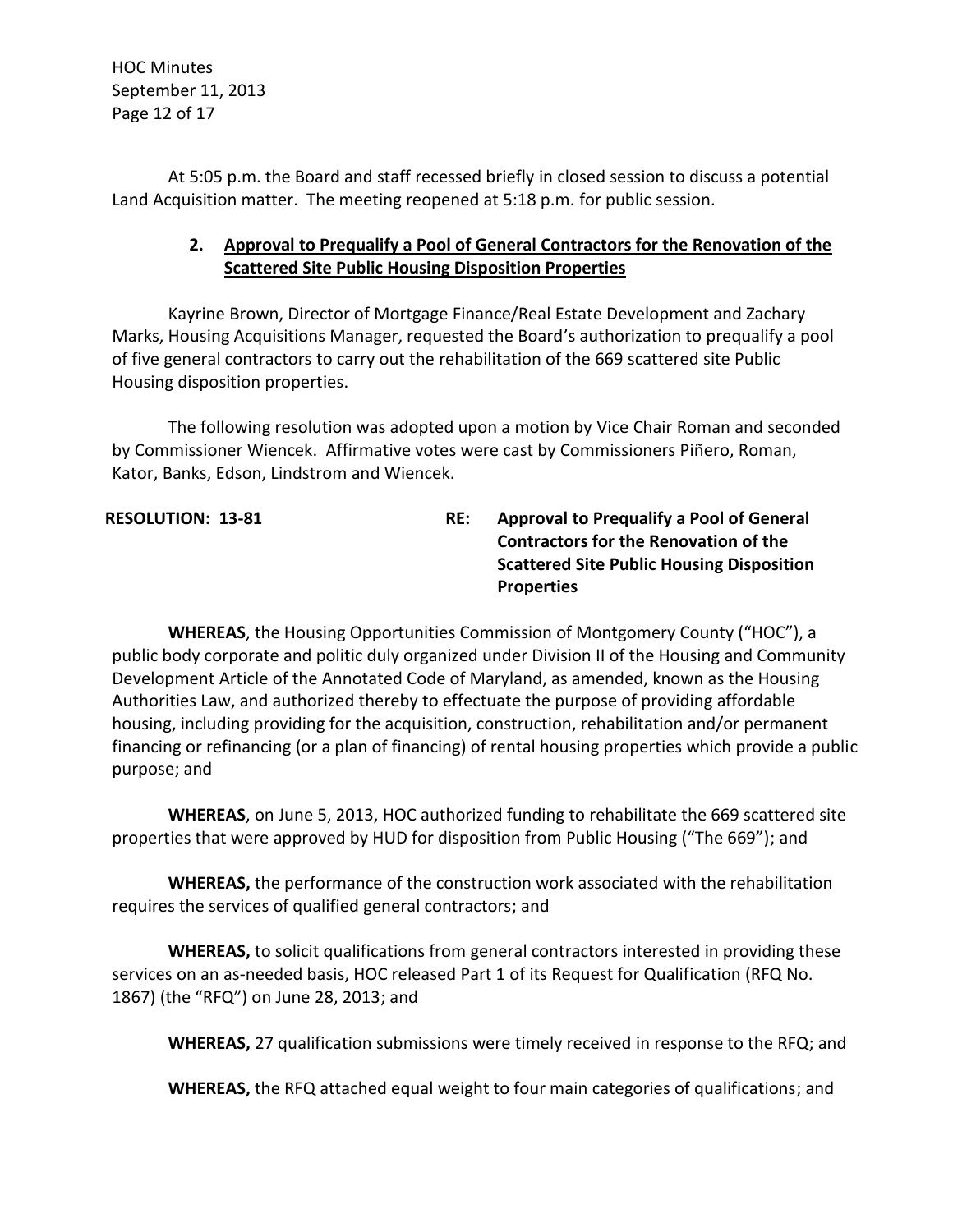HOC Minutes September 11, 2013 Page 13 of 17

**WHEREAS,**each of the 27 proposals were evaluated, assigning numerical values to the firms' having furnished a complete set of qualifications, the strength of business recommendations provided, financial capacity, and project experience; and

**WHEREAS,** applying the criteria described above, the five highest overall scores were received by Capital Building Partners, Foulger-Pratt Contractors, LLC, Hamel Builders, Inc., Harkins Builders, Inc., and Southway Builders.

**NOW, THEREFORE, BE IT RESOLVED** that the Housing Opportunities Commission of Montgomery County:

- 1. Authorizes the selection of Capital Building Partners, Foulger-Pratt Contractors, LLC, Hamel Builders, Inc., Harkins Builders, Inc., and Southway Builders as qualified for inclusion in a single pool of general contractors.
- 2. Directs Part 2 of RFQ #1867 be issued, as stated in Part 1 of RFQ #1867, only to those contractors qualified by this resolution for inclusion in this pool.
- 3. Responses to Part 2 of RFQ #1867 shall be used as the basis for the selection of general contractors for approval by the Commission from the prequalified pool established by this resolution.
- 4. Reserves its option described in Part 1 of RFQ 31867 to expand the current project scope to include rehabilitation work on other HOC-owned scattered site properties.
- 5. The Executive Director is authorized to select and execute contracts with one or more of the contractors from the pool determined to be most responsive to Part 2 of RFQ 1867 to provide construction services for the units in the public housing disposition.

# **IV. ITEMS REQUIRING DELIBERATION and/or ACTION**

## **A. Authorization to Appoint Labor Relations Administrator**

Louis Chaney, Labor Relations Manager, requested approval of nomination of the new Labor Relations Manager, M. David Vaughn, Esquire for five-year term.

The following resolution was adopted upon a motion by Chair Pro Tem Kator and seconded by Commissioner Banks. Affirmative votes were cast by Commissioners Piñero, Roman, Kator, Banks, Edson, Lindstrom and Wiencek.

## **RESOLUTION: 13-81 RE: Authorization to Appoint Labor Relations Administrator**

**WHEREAS,** the Housing Opportunities Commission of Montgomery County (HOC) is required by the Collective Bargaining Law to appoint a Labor Relations Administrator to provide for the effective implementation of the law pertaining to the selection, certification, decertification procedures, prohibited labor practices, and the selection of a mediator/fact finder; and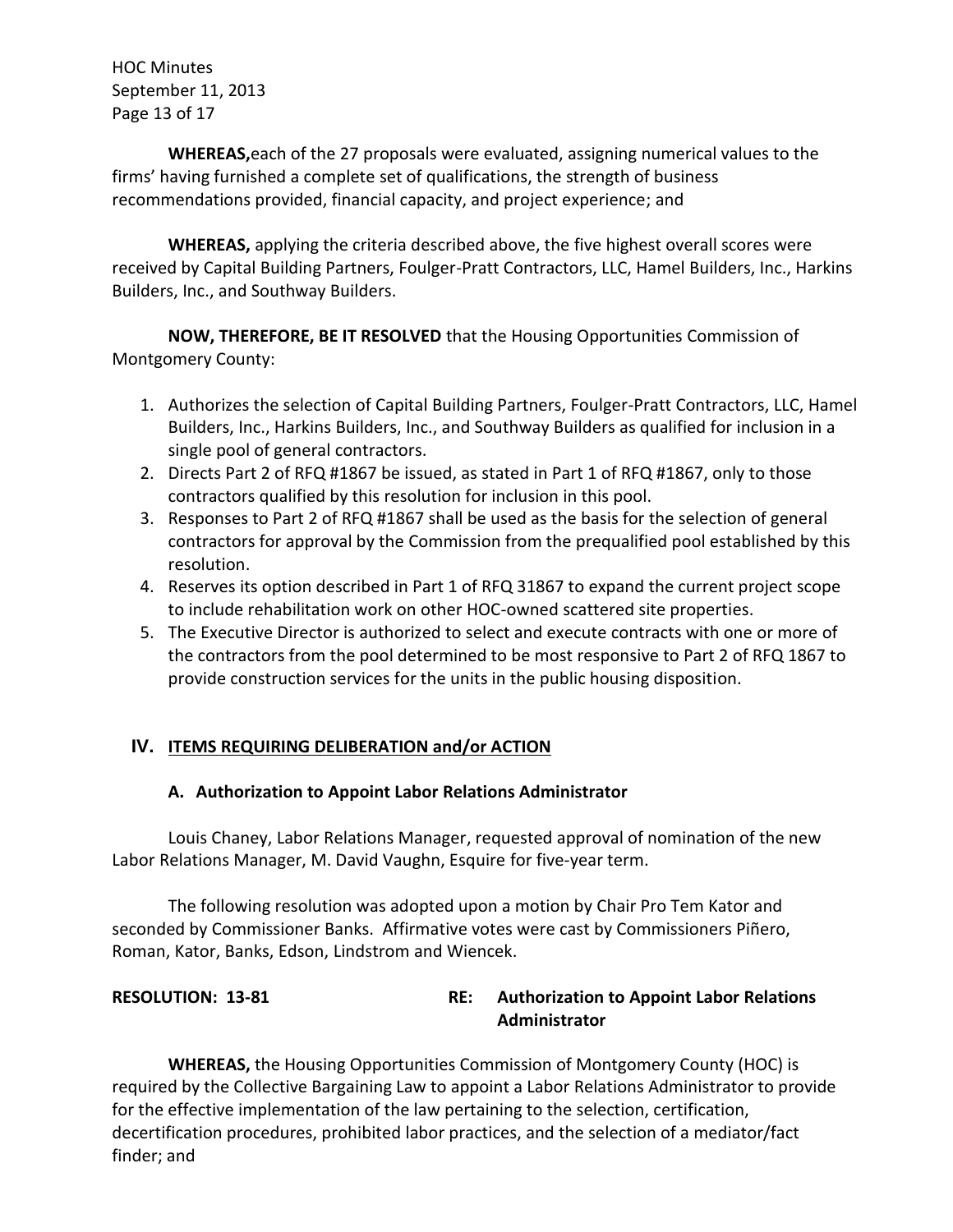HOC Minutes September 11, 2013 Page 14 of 17

**WHEREAS,** the term of the current Labor Relations Administrator for the Housing Opportunities Commission has concluded simultaneous with his decision to retire from the active practice; and

**WHEREAS,** HOC and the Municipal County Government Employees Organization (MCGEO) have completed the process of review of nominees for a new Labor Relations Administrator; and

**WHEREAS,** the joint recommendation is that M. David Vaughn, Esquire be appointed as Labor Relations Administrator for a five-year term.

**NOW, THEREFORE, BE IT RESOLVED** by the Housing Opportunities Commission that the following terms and conditions will govern the appointment of the Labor Relations Administrator:

- 1. M. David Vaughn, Esquire is hereby appointed as the Labor Relations Administrator for the Housing Opportunities Commission for a five-year term.
- 2. The term will commence on September 11, 2013 and will end September 10, 2018
- 3. The LRA will be an employee of the Commission and will be paid as a contract employee on a per diem basis and will be reimbursed for necessary expenses
- 4. The Executive Director will administer the contract and the LRA will report to the Executive Director.
- 5. The cost associated with the employment of the LRA will be shared equally with the Municipal County Government Employees Organization and the Housing Opportunities Commission.

# **B. Approval to Submit Feasibility Applications Pursuant to HUD's Rental Assistance Demonstration Program for Housing Opportunities Commission's Public Housing Multifamily and Elderly Projects**

Kayrine Brown, Director of Mortgage Finance/Real Estate Development and Zachary Marks, Housing Acquisitions Manager, addressed the Commission to request approval to submit feasibility applications to HUD for the disposition of its multifamily Public Housing portfolio.

The following resolution was adopted upon a motion by Chair Pro Tem Kator and seconded by Vice Chair Roman. Affirmative votes were cast by Commissioners Piñero, Roman, Kator, Banks, Edson, Lindstrom and Wiencek.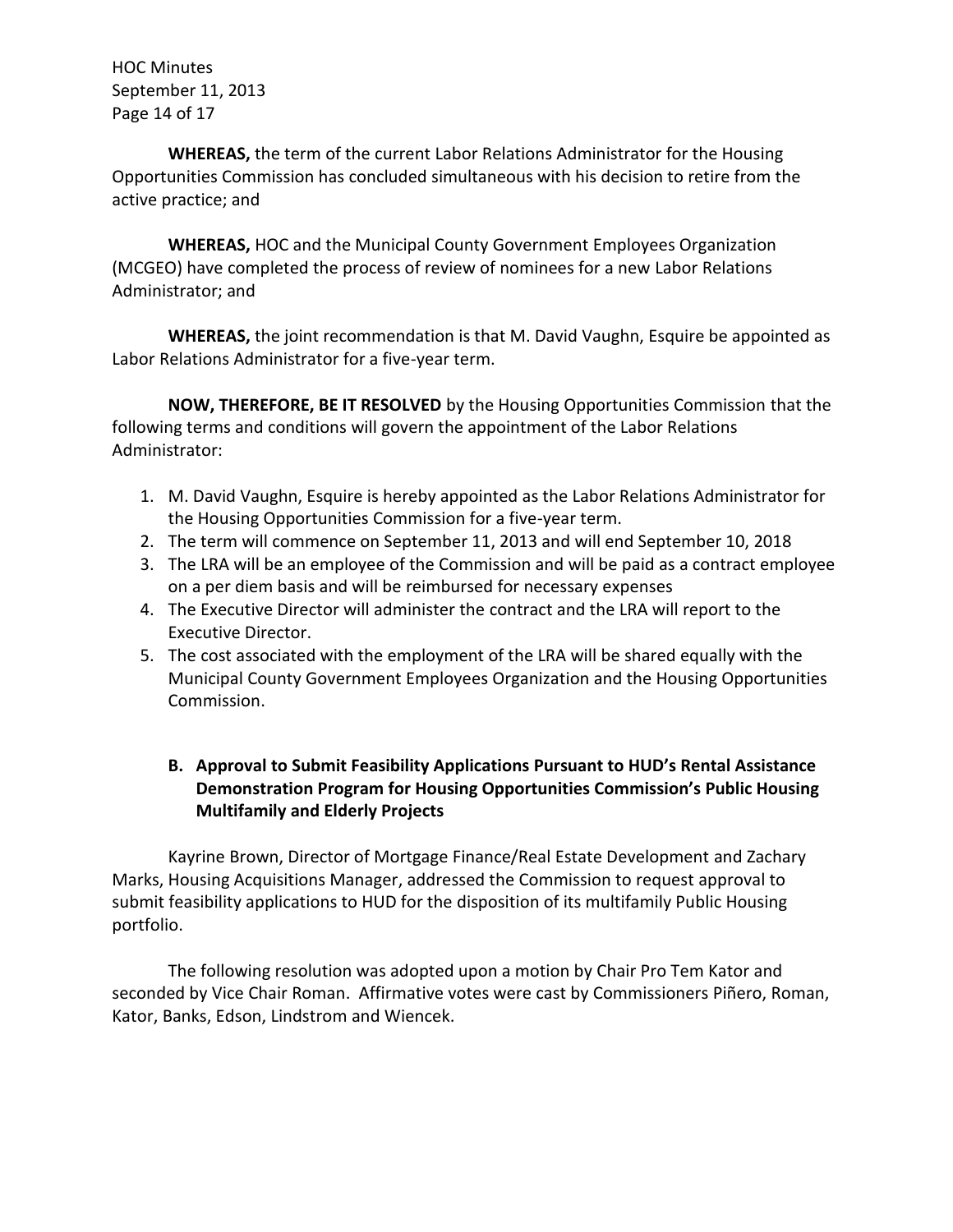HOC Minutes September 11, 2013 Page 15 of 17

**RESOLUTION: 13-83 RE: Approval to Submit Feasibility Applications Pursuant to HUD's Rental Assistance Demonstration Program for Housing Opportunities Commission's Public Housing Multifamily and Elderly Projects**

**WHEREAS**, the Housing Opportunities Commission faces growing challenges in its aging multifamily Public Housing structures – most prominently, functional obsolescence and pervasive systems issues as a result of age and constrained federal capital support; and

**WHEREAS**, HUD's Rental Assistance Demonstration (the "RAD Program") program presents HOC with an opportunity to convert its multifamily Public Housing assets to Project-based Section 8 subsidy; and

**WHEREAS**, the conversion of the Public Housing assets to another form of subsidy provides HOC with broad flexibility in determining the long term use of the properties for the benefit of residents not otherwise available in the Public Housing program; and

**WHEREAS**, review by HUD of an application under the RAD Program is for feasibility of conversion and approval by HUD simply reserves the allocation of Section 8 subsidy should the Commission ultimately opt to proceed with conversion; and

**WHEREAS**, if HUD approval under the RAD Program is obtained for the conversion of the Public Housing assets, consideration will be undertaken by the Commission for the methods and alternatives for conversion of individual developments.

**NOW, THEREFORE, BE IT RESOLVED** that the Housing Opportunities Commission of Montgomery County authorizes the Executive Director to execute all necessary documentation and submit Feasibility Applications to the U.S. Department of Housing and Urban Development for HOC Public Housing Multifamily and Elderly Projects pursuant to the Rental Assistance Demonstration Program.

## **V. FUTURE ACTION ITEMS None**

- **VI. INFORMATION EXCHANGE (CONT'D) None**
- **VII. NEW BUSINESS**

**RECESS**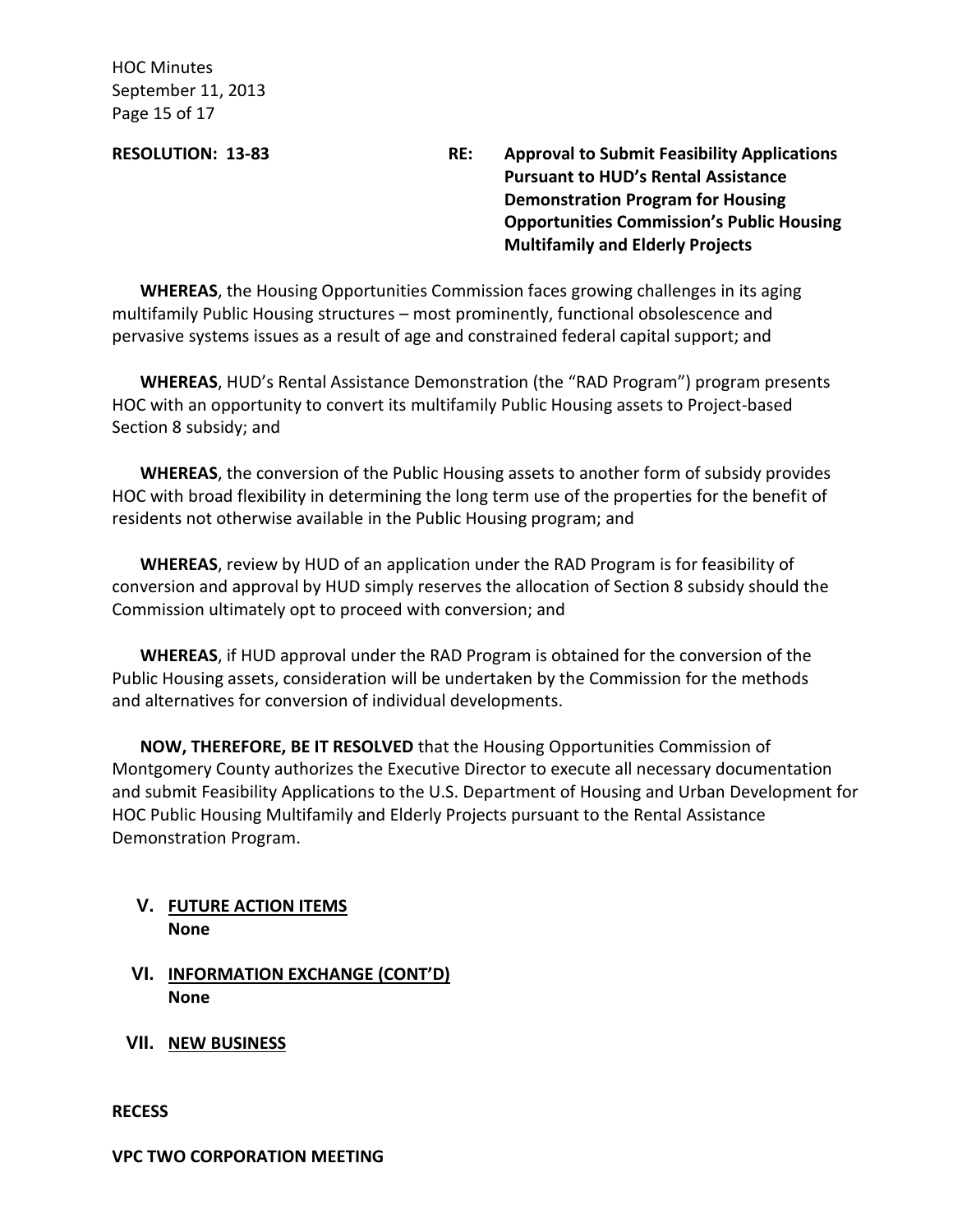HOC Minutes September 11, 2013 Page 16 of 17

Jim Atwell, Internal Auditor, addressed the Commission requesting approval of the Bylaws for VPC Two Corporation.

The following resolution was adopted upon a motion by Chair Pro Tem Kator and seconded by Vice Chair Roman. Affirmative votes were cast by Commissioners Piñero, Roman, Kator, Banks, Edson, Lindstrom and Wiencek.

# **RESOLUTION: 13-01 RE: Approval of Bylaws and Election Of Initial Board of Directors for VPC Two Corporation**

**WHEREAS**, the State Department of Assessments and Taxation accepted the Articles of Incorporation of VPC Two Corporation (the "Corporation") on August 20, 2013; and

**WHEREAS**, the Commissioners of the Housing Opportunities Commission of Montgomery County as it is comprised from time to time constitute the directors of the Corporation; and

**WHEREAS**, the Corporation has been presented with a draft of Bylaws prepared by counsel; and

**WHEREAS**, it is anticipated that the Corporation will acquire property via a contract of sale in the future; and

**WHEREAS**, the Corporation received a report on the status of the plans for the acquisition it is expected to own.

**NOW, THEREFORE, BE IT RESOLVED** by VPC Two Corporation that:

- 1. Unless otherwise established by resolution of the Corporation, the President, Secretary and Treasurer of the Corporation shall be the Chair, Vice-Chair and Chair Pro-Tem of the Commission respectively from time to time.
- 2. The Bylaws of the VPC Two Corporation are approved.
- 3. This resolution shall take effect immediately.

## **SCATTERED SITE ONE DEVELOPMENT CORPORATION MEETING**

Kayrine Brown, Director of Mortgage Finance/Real Estate and Christopher Donald, addressed the Commission requesting authorization to execute a utility easement for two Gaithersburg Properties.

The following resolution was adopted upon a motion by Commissioner Edson and seconded by Vice Chair Roman. Affirmative votes were cast by Commissioners Piñero, Roman, Kator, Banks, Edson, Lindstrom and Wiencek.